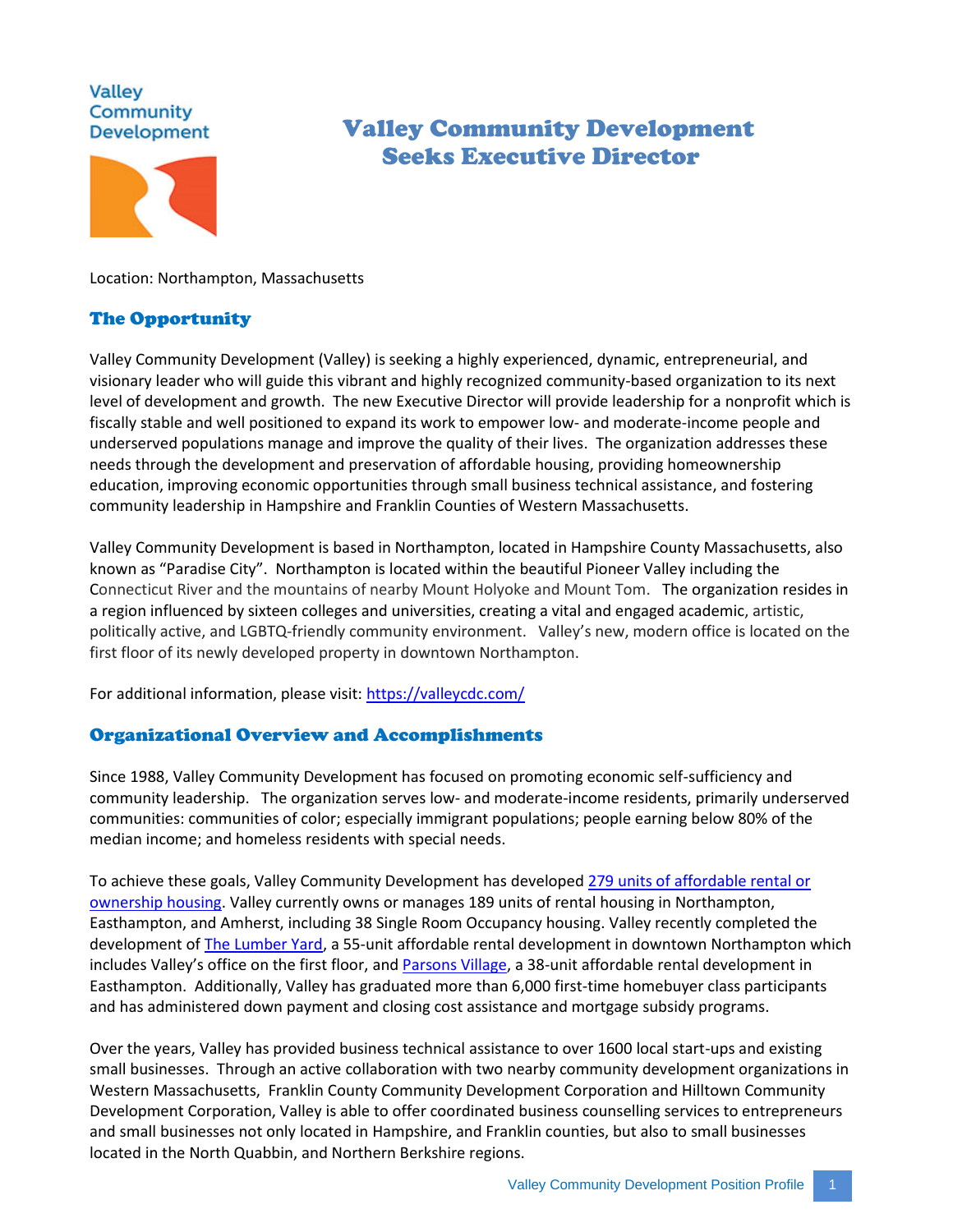Valley Community Development is recognized for its long-time collaborative relationships and partnerships both statewide and in Western Massachusetts. The organization maintains active relationships with statewide community development associations and nonprofits, housing partnerships and trusts, city and town planning departments, immigrant-led organizations and other nonprofits, and local elected officials.

Valley has had the opportunity to access over \$250,000 a year unrestricted dollars since 2014 from the [Massachusetts Community Investment Tax Credit Program,](https://www.mass.gov/service-details/community-investment-tax-credit-program-citc) administered by the Massachusetts Department of Housing and Community Development.

Valley's very active and engaged resident-based 14-member board of directors meets bi-monthly to govern the organization and provide strategic oversight. Board members participate in five committees together with community members to ensure the work is implemented in partnership with residents and community stakeholders. The Board has recently been focused on addressing issues of racial and economic equity, inclusion, and diversity, by changing its composition to better reflect the diversity of its constituency.

Valley Community Development has a budget of about \$750,000 and six full-time staff.

# Valley Community Development Programs and Initiatives

#### **Affordable Housing Development**

Valley is recognized as a primary developer of affordable housing for Northampton, Amherst, and Easthampton and has recently expanded its development to Franklin County. Valley has preserved and developed a variety of affordable housing including family, senior, and supportive housing.

#### **Housing Services**

Through its Homeownership Assistance Center, Valley provides first time homebuyer counseling and education, down payment and closing costs assistance, post-purchase education, foreclosure prevention services, and marketing of affordable home resales. These services strengthen the financial assets of lowincome households and allows them to remain in the communities of their choice, contributing to the social, economic, and racial diversity of their community.

#### **Small Business Development**

Valley Community Development's Small Business Development Program provides a range of free services to meet the needs of low- and moderate-income individuals engaged in start-up and existing small businesses. Services include business plan development, cash flow analysis, credit counseling, financial literacy, marketing, and access to community loan funds. Individual counseling and educational workshops and seminars are offered.

#### **Community Engagement**

Valley engages its constituency, particularly tenants and other program participants in various community activities and leadership development initiatives, such as advocacy for affordable housing, assistance in determining affordable housing needs and development, and neighborhood improvement.

# Strategic Directions, Opportunities and Challenges

Valley Community Development has been operating under a five-year strategic plan (FY 2016-FY2020) and has recently voted to extend it, with modifications for an additional year during this transition. Over the next few years, Valley would like to expand its community impact. With growing income inequality in the region, the development of affordable housing continues to be a major focus of Valley Community Development's programmatic priorities. Valley currently has over 150 units of affordable housing currently in the pipeline for development and plans to develop and maintain a pipeline of 200 units of affordable housing in the next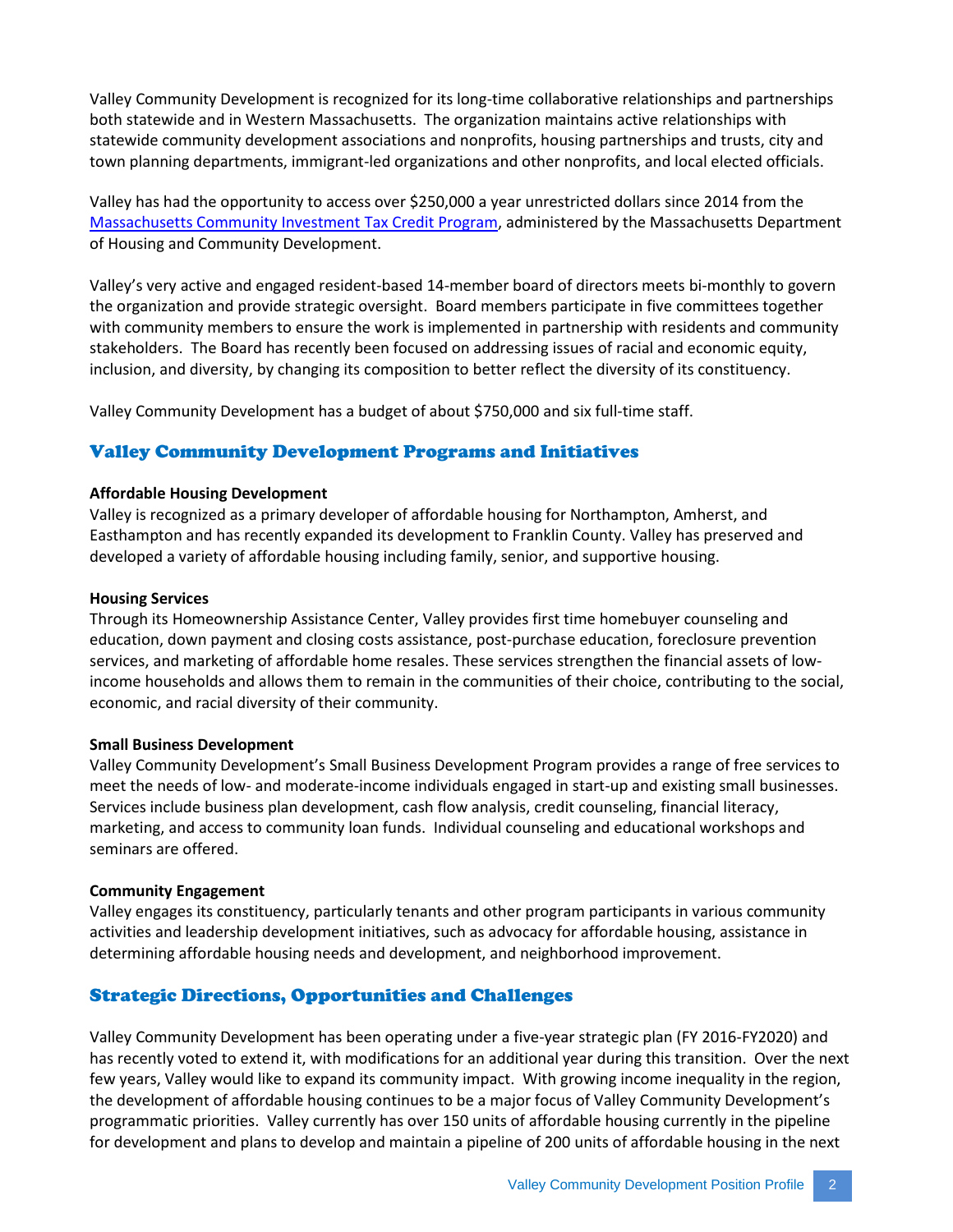three years, with a focus on affordable rental housing. In 2020, Valley plans to expand its housing development capacity through partnering with housing consultant services. The organization also will consider developing future properties on its own without a larger partner which will provide Valley with access to the full developer fees and create more flexibility regarding the size of new projects.

Valley plans to serve about 350 first time homebuyers and existing homeowners each year. Additionally, Valley hopes to increase its small business development staff capacity and offer services to as many as 80 small businesses annually. Additionally, Valley plans to expand its ongoing initiative to increase the engagement of its constituency with the mission, programmatic, and advocacy work of Valley Community Development. Through the leadership of its Community Engagement Committee, the organization will increase its efforts to develop and engage new and emerging leaders within its constituency to initiate and implement new advocacy initiatives.

Increasing its visibility in Western Massachusetts through social media and other communication strategies will continue to be a focus for Valley Community Development as well as expanding its fundraising capacity over the next few years.

The Board is committed to continue its work to be more inclusive and expand the racial and economic diversity of its composition to better reflect the diversity of the communities it serves. As part of this initiative, the Board and staff will continue to engage in trainings and discussions about racial and economic equity, inclusion, and power dynamics; evaluate its policies and practices in alignment with this learning; and make changes where needed to increase equitable organizational practices.

# Profile of the Ideal Candidate

# Desired Skills and Experience

- Demonstrated knowledge of affordable housing development; technical experience, such as evaluation of potential projects, negotiation, and financing is a plus.
- At least seven years of progressive, senior-level nonprofit staff management experience.
- Knowledge about, and experience working within the nonprofit community development field.
- Proven track record of successful fund development, including individual donor campaigns.
- Experience with, and sensitivity to working with diverse communities and cultures.
- Successful experience in developing and cultivating relationships with public officials, neighborhood institutions, and other political and community stakeholders.
- Demonstrated competence in nonprofit financial management.
- Experience taking an organization to its next level, developing new initiatives, and successfully managing change.
- Demonstrated success in working collaboratively with consultants and board members to develop and implement strategic plans.
- Experience working within a participatory, collaborative management model.
- Successful experience working with an active board of directors and in building a collaborative relationship between and among boards, staff, and community residents.
- Excellent interpersonal, and relationship-building skills along with excellent oral and written communication skills.
- Previous experience as an executive director is a plus.

# Leadership Style and Personal Attributes

- Well-organized, solid follow-through and implementation abilities; able to prioritize and balance conflicting demands.
- Demonstrated ability to be a strategic, forward-thinking leader who is entrepreneurial, visionary, and takes initiative.
- Ability to effectively multi-task.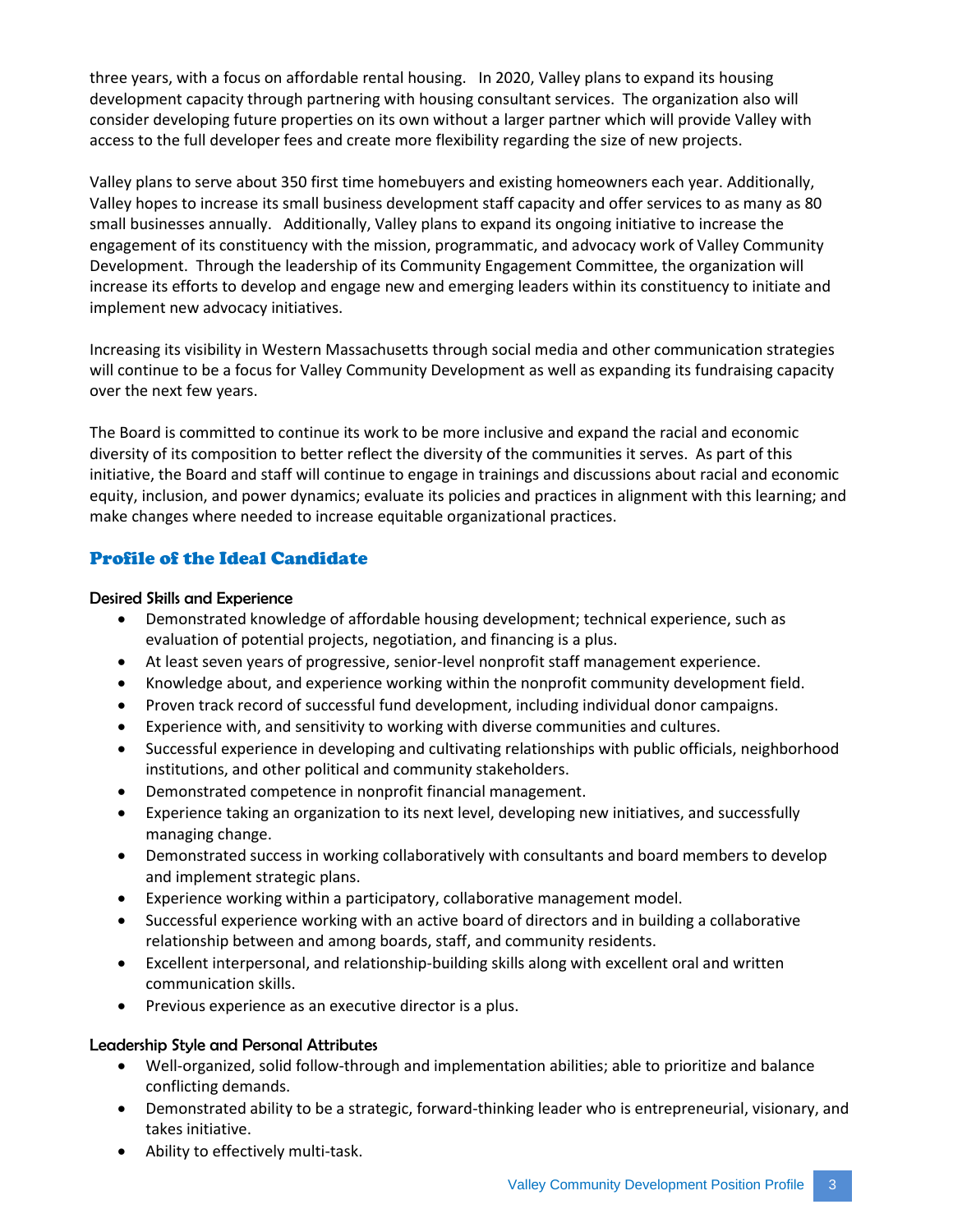- Resilient and flexible, willing to jump in and participate with other staff as necessary.
- Facilitative leadership style that encourages meaningful staff participation, initiative and problemsolving, while maintaining accountability.
- Ability to be self-reflective, and open to listening and learning.

# Key Responsibilities

#### Overall Day-to-Day Operations and Staff Management

- Provide leadership and oversight for all day-to day operations and management of Valley Community Development.
- Operate using a participatory management model, encouraging staff empowerment and accountability.
- Recruit, hire, and supervise staff, as required.
- Ensure job descriptions and workplans are developed, that regular performance evaluations are held, and that industry-standard human resource practices are in place.
- Maintain an organizational climate which attracts, keeps, and motivates a diverse and highly qualified staff and volunteers.

## Fund Development

- Work with Board and Resource Development Committee to develop, implement and adapt a fundraising strategy to ensure short and long-term financial sustainability of Valley.
- Develop and sustain relationships with funders, elected officials, and other stakeholders.
- Direct and expand all revenue-generating and individual/corporate donor fundraising activities in collaboration with the Board, and with emphasis on the Community Investment Tax Credit Program. This important responsibility is in, support and growth of the organization's operations, affordable housing projects, and other key programs.

## Financial Management

- Work closely with Fiscal Director, Audit/Finance Committee, and Board to prepare and manage annual budgets.
- Provide oversight of all contract management and compliance for funding sources.
- Provide oversight of all accounting and bookkeeping.
- Work with the Fiscal Director to produce accurate, timely and comprehensive financial reports to the Board.
- Ensure the organization's expenditures are consistent with the existing budget.

## Program Strategy and Development, Strategic Planning, and Evaluation

- Ensure that Valley Community Development's board and staff engage in strategic planning processes with outside consultants every three to five years and effectively implement the plan to achieve the strategic directions.
- Maintain and utilize a working knowledge of significant developments and trends within Hampshire and Franklin Counties to help the organization advance its goals.
- Work with Board, staff and consultants to explore affordable housing projects, negotiate acquisition of properties, and oversee the management development process.
- Oversee the management of the pipeline of housing development projects and asset management of the existing housing portfolio.
- Promote and support active and broad participation by volunteers in all areas of the organization's work, especially through its committees.
- Oversee the organization's evaluation systems for improving programs.

## Stakeholder Relationship Building and Member/ Resident Engagement